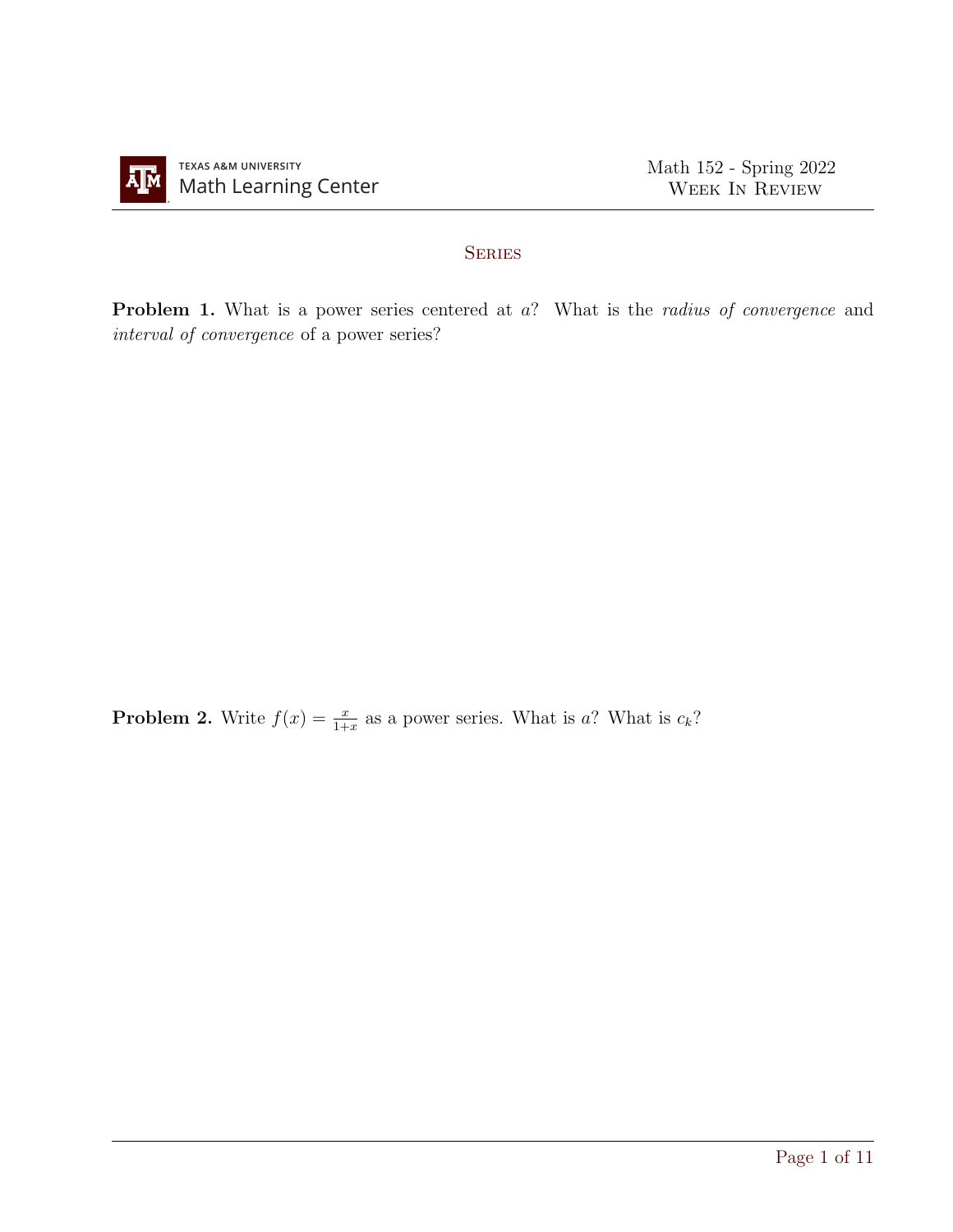**Problem 3.** Complete the theorem: For a given power series  $\sum_{k=0}^{\infty} c_k(x-a)^k$  there are only three possibilities:

(1)

2

(2)

(3)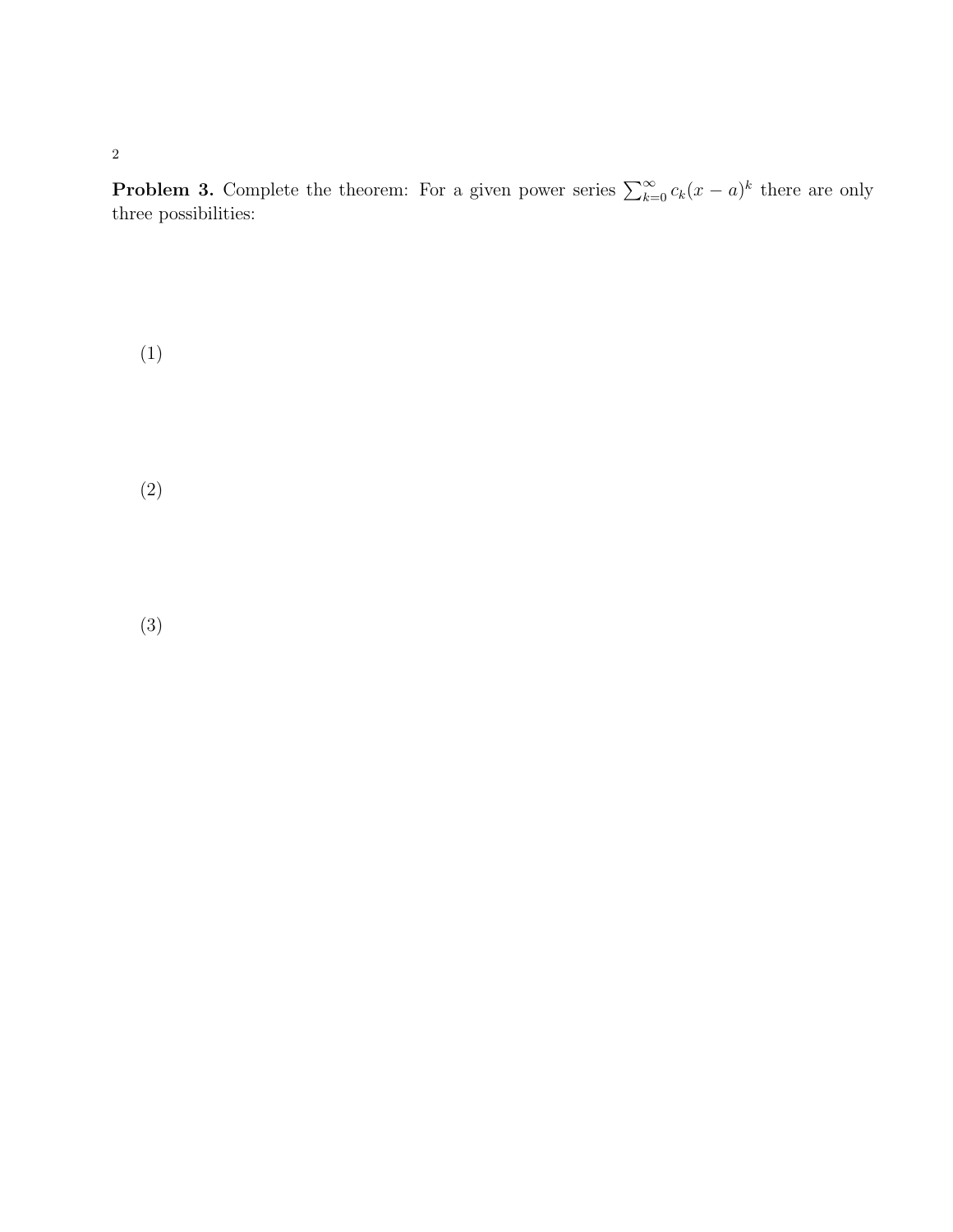**Problem 4.** Find the ROC and IOC for  $\sum_{k=1}^{\infty}$  $k=0$  $\frac{(-3)^k x^k}{\sqrt{k+1}}$ .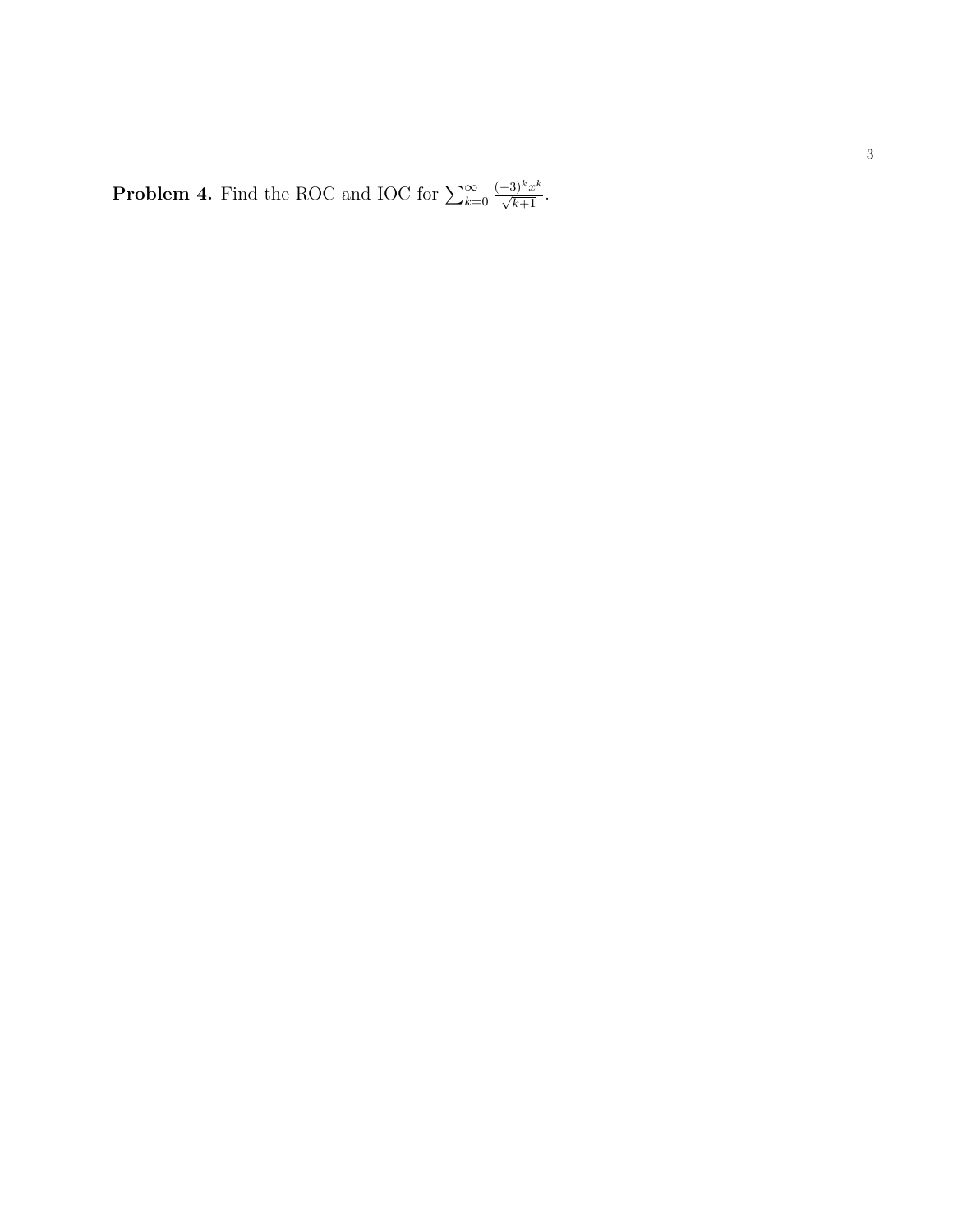**Problem 5.** Find the ROC and IOC for  $\sum_{k=0}^{\infty}$  $k(x+2)^k$  $\frac{(x+2)^n}{3^{k+1}}$ .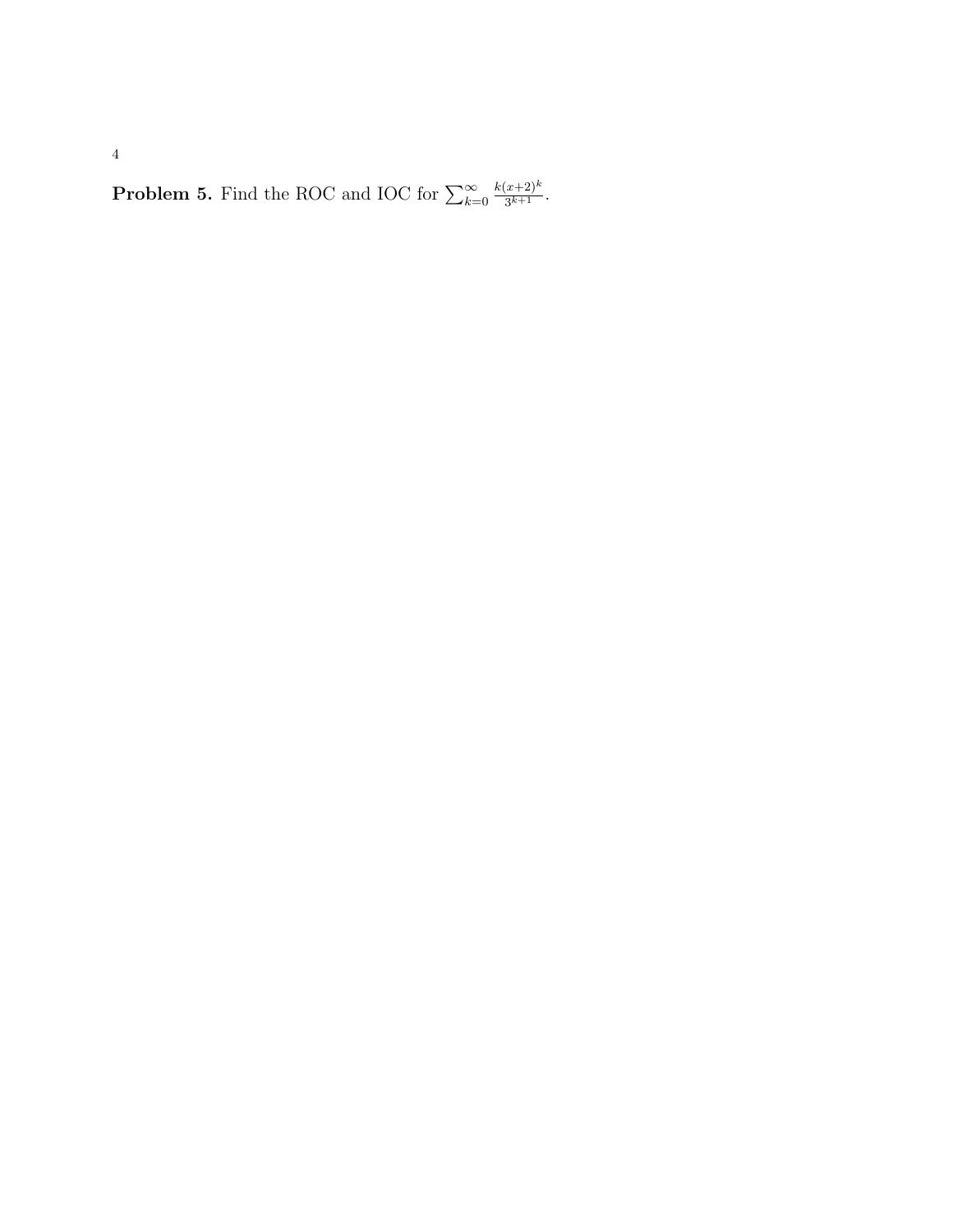**Problem 6.** Find the ROC and IOC for  $\sum_{k=1}^{\infty}$  $\sum_{k=0}^{\infty}(-1)^k kx^k.$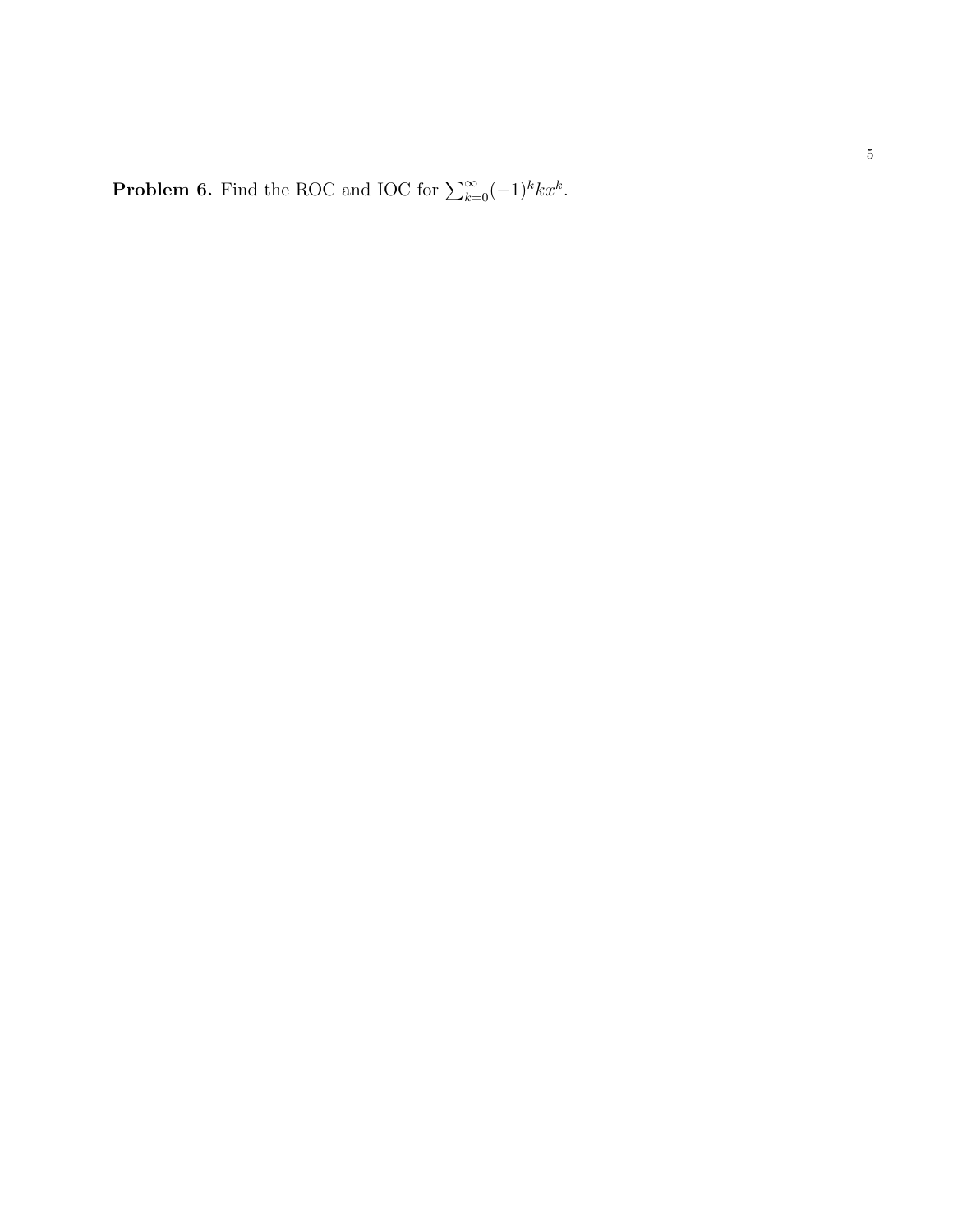**Problem 7.** Find the ROC and IOC for  $\sum_{k=0}^{\infty}(-1)^{k}a_{k}x^{k}$ , where  $a_{0}=1$  and  $a_{k+1}=\frac{k}{k+1}a_{k}$ .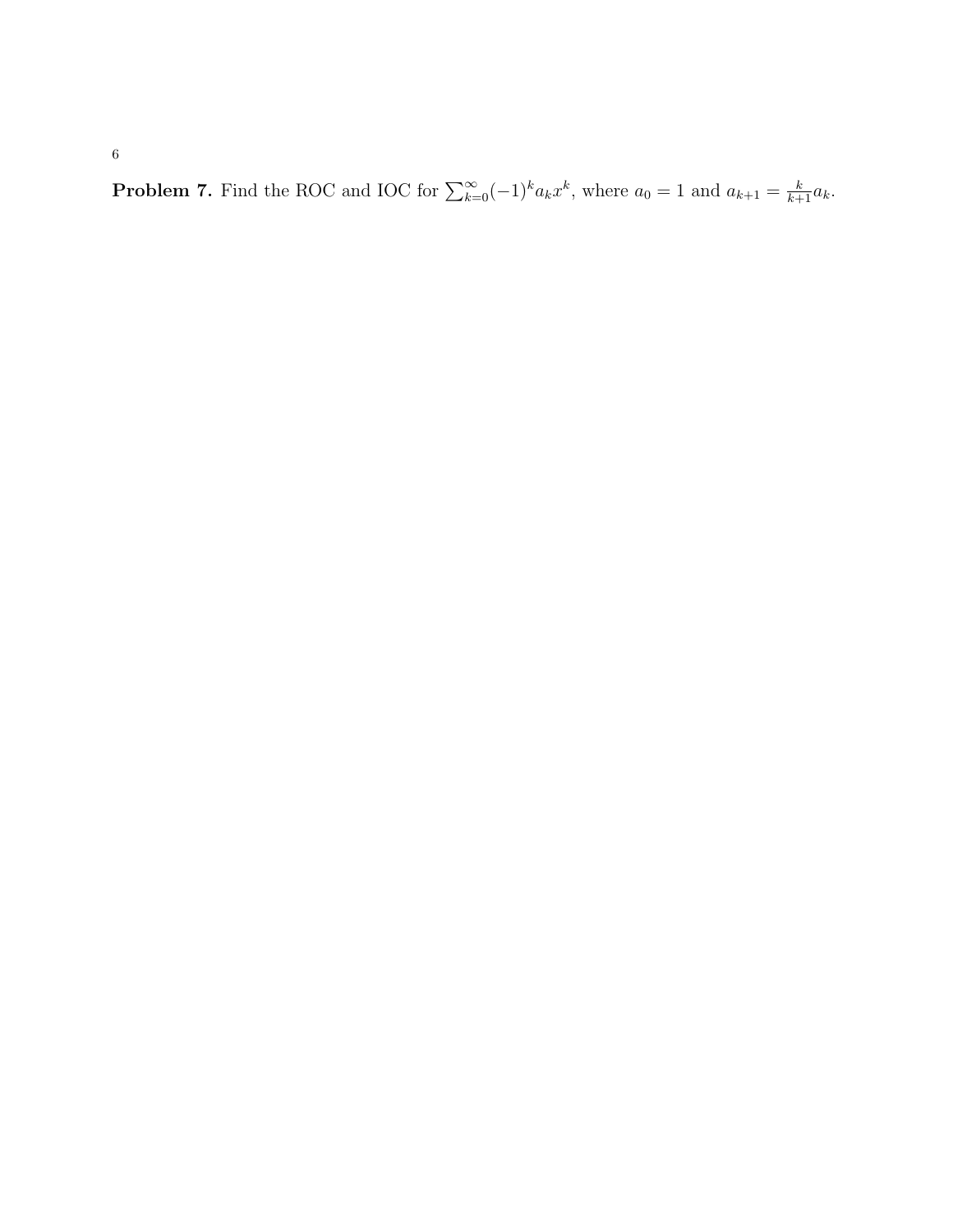**Problem 8.** Find the ROC and IOC for  $\sum_{k=1}^{\infty}$  $\sum_{k=0}^{\infty}(-1)^k kx^k.$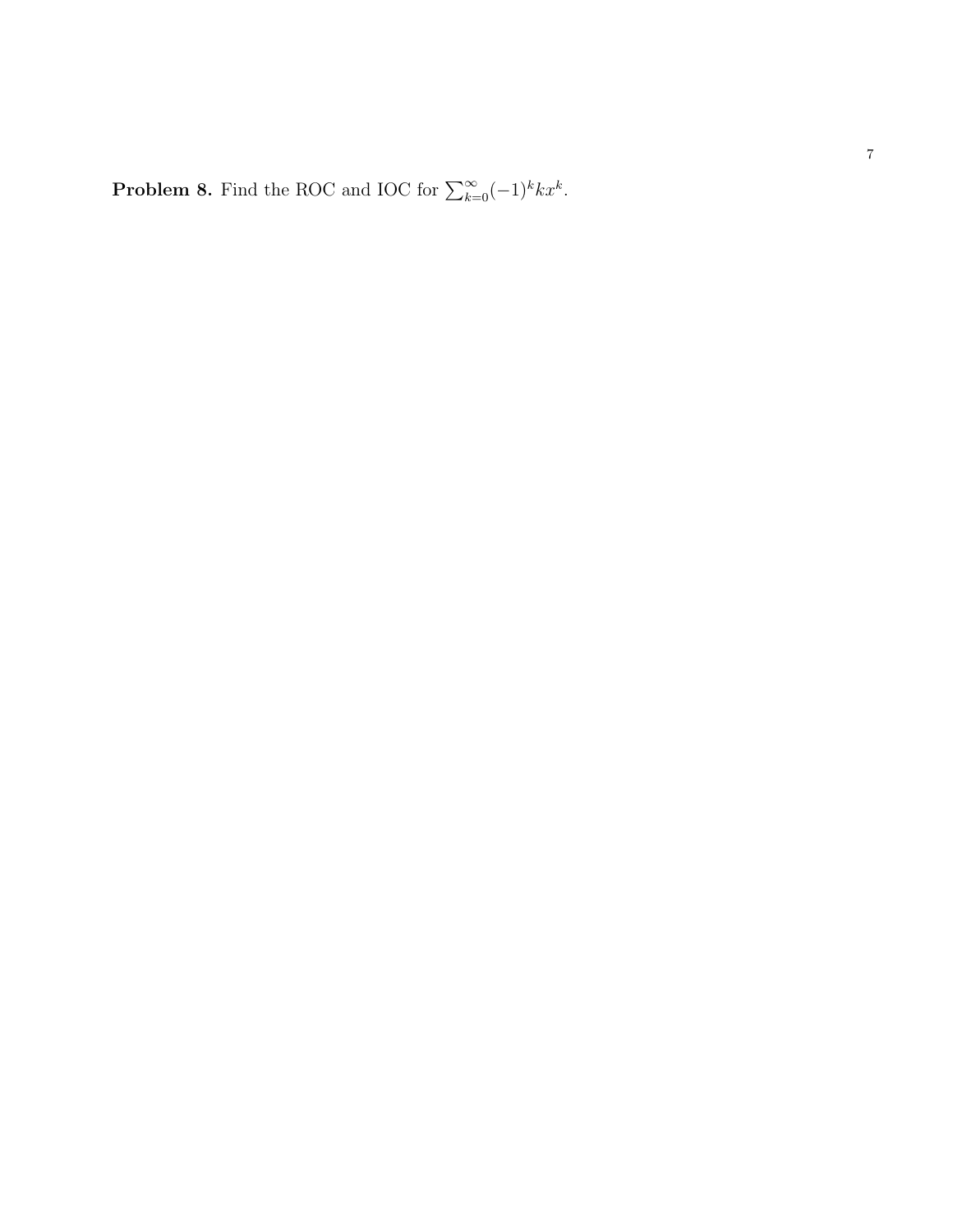**Problem 9.** Find the ROC and IOC for  $\sum_{k=0}^{\infty}(-1)^k \frac{1}{k5^k} x^k$ .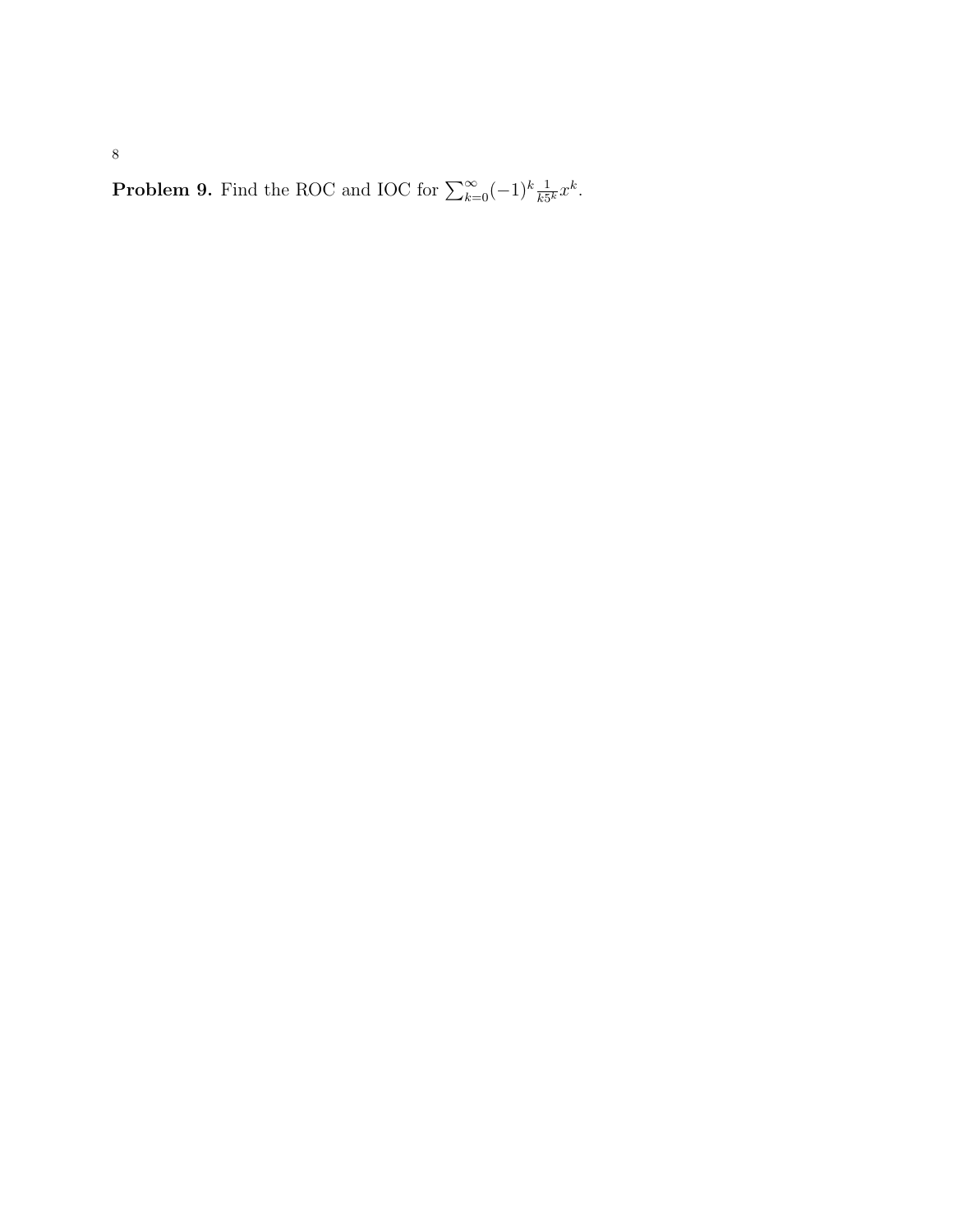**Problem 10.** Find the ROC and IOC for  $\sum_{k=1}^{\infty}$  $k=0$  $(2x-1)^k$  $\frac{2x-1)^n}{5^k\sqrt{k}}$ .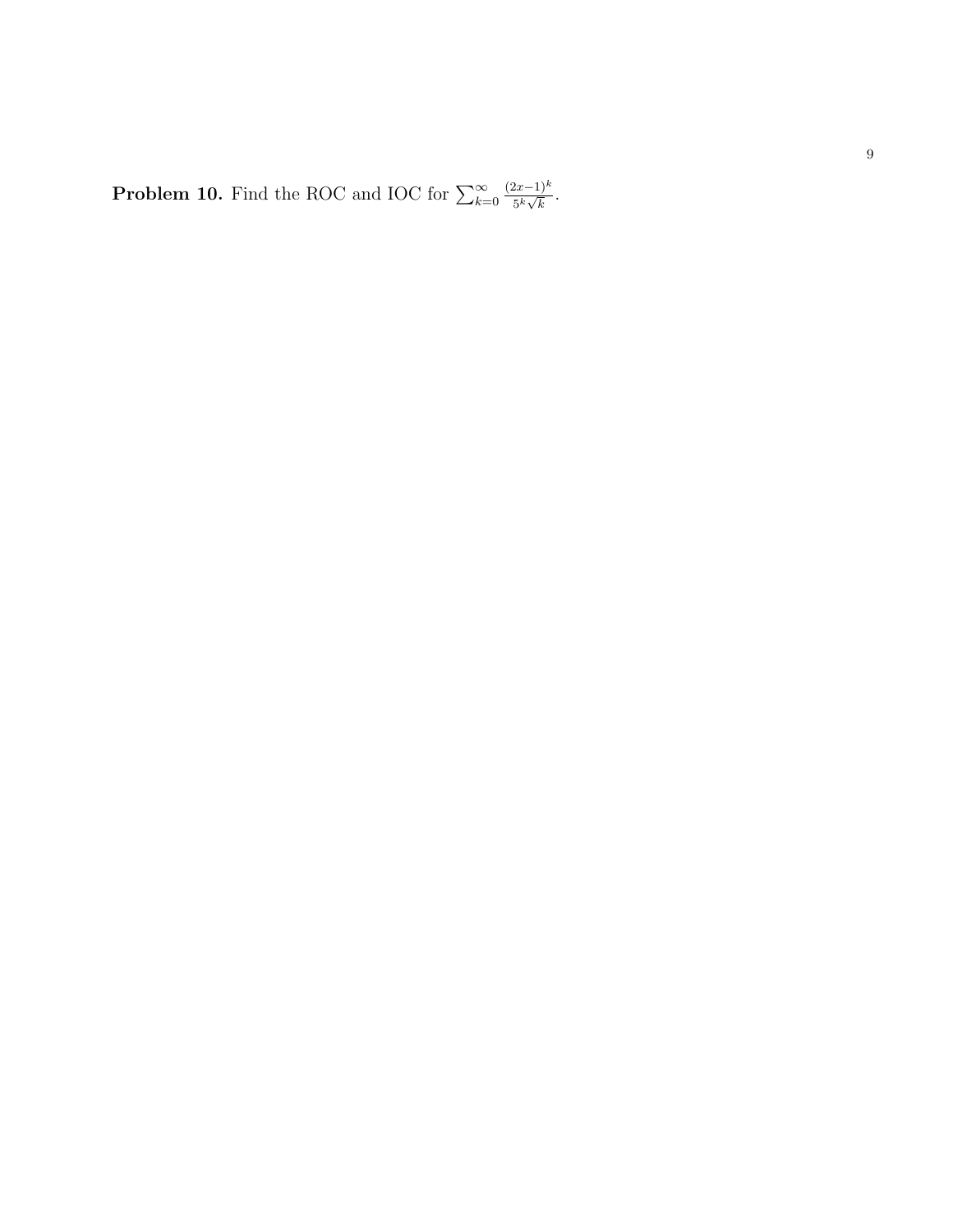**Problem 11.** Assume that  $\sum_{k=0}^{\infty} c_k 4^k$  converges. What can we say about: (1)  $\sum_{k=0}^{\infty} c_k (-2)^k$ .

$$
(2) \sum_{k=0}^{\infty} c_k(-4)^k.
$$